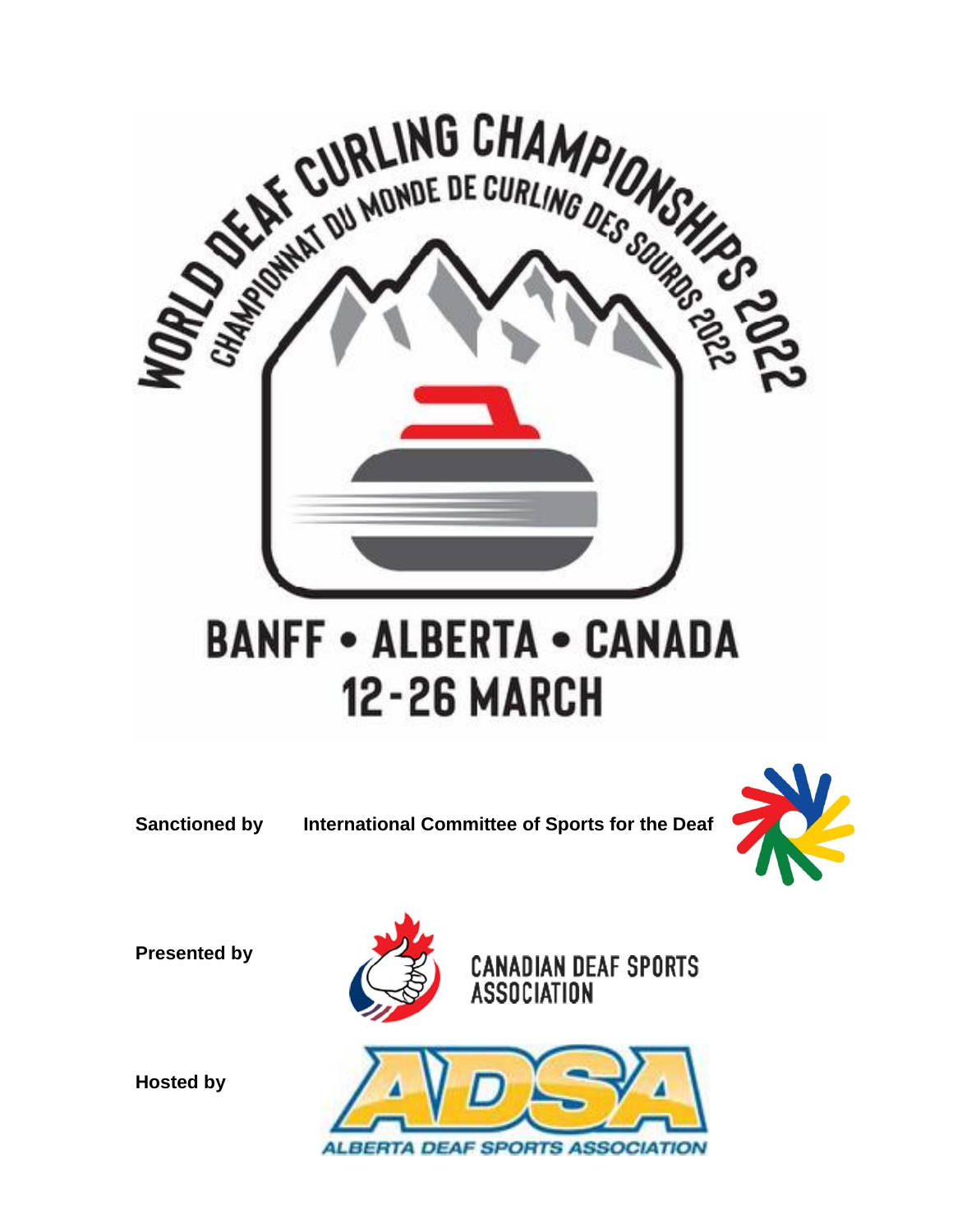## **WDCC Information Bulletin #2 – November 21, 2021**

The Alberta Deaf Sports Association (ADSA), which is affiliated with the Canadian Deaf Sports Association (CDSA), is honoured to host the World Deaf Curling Championships in Banff, Alberta, Canada from March 12 to 26, 2022. There will be three (3) official curling events at the World Deaf Curling Championships:

- Mixed Doubles Curling (March 12 to 17, 2022)
- Men's Curling (March 18 to 26, 2022)
- Women's Curling (March 18 to 26, 2022)

This event is endorsed by the International Committee of Sports for the Deaf. In 1991, Banff hosted the World Games for the Deaf; accordingly, the 2022 World Deaf Curling Championships will also mark the 31<sup>st</sup> anniversary of the previous Games.

## **1) COVID-19**

Note that due to the ever-evolving COVID-19 situation, restrictions may be added, modified, or lifted in the future. If the number of COVID-19 cases increases, the risk of COVID-19 in certain areas increases significantly, and/or there are COVID-19 outbreaks, we may have to add, change or update health and safety protocols.

### **i. International Travellers**

To qualify as a fully vaccinated traveller to Canada, you must:

- Have received at least 2 doses of a Government of Canada-accepted COVID-19 vaccine or a mix of 2 accepted vaccines (see information below ii. ) or at least 1 dose of the Janssen (Johnson & Johnson) vaccine
- Upload your proof of vaccination on ArriveCAN (see information below vii. & viii.)
- Have no signs or symptoms of COVID-19
- Pre-Entry Test: provide proof of a COVID-19 negative molecular test result to enter Canada (see information below vi. & vii. ). You must take a molecular test within 72 hours of the scheduled departure time of your flight to Canada.

### **ii. Accepted COVID-19 vaccines in Canada:**

- Pfizer-BioNTech (Comirnaty, tozinhamercan, BNT162b2)
- Moderna (Spikevax, mRNA-1273)
- AstraZeneca/COVISHEILD (ChAdOx1-S, Vaxzevria, AZD1222)
- Janssen (Johnson & Johnson) (Ad26.COV2.S)
- Bharat Biotech (Covaxin, BBV152 A, B, C)
- Sinopharm (Beijing) (BBIBP-CorV, (Vero Cells)
- Sinovac (CoronaVac, PiCoVacc)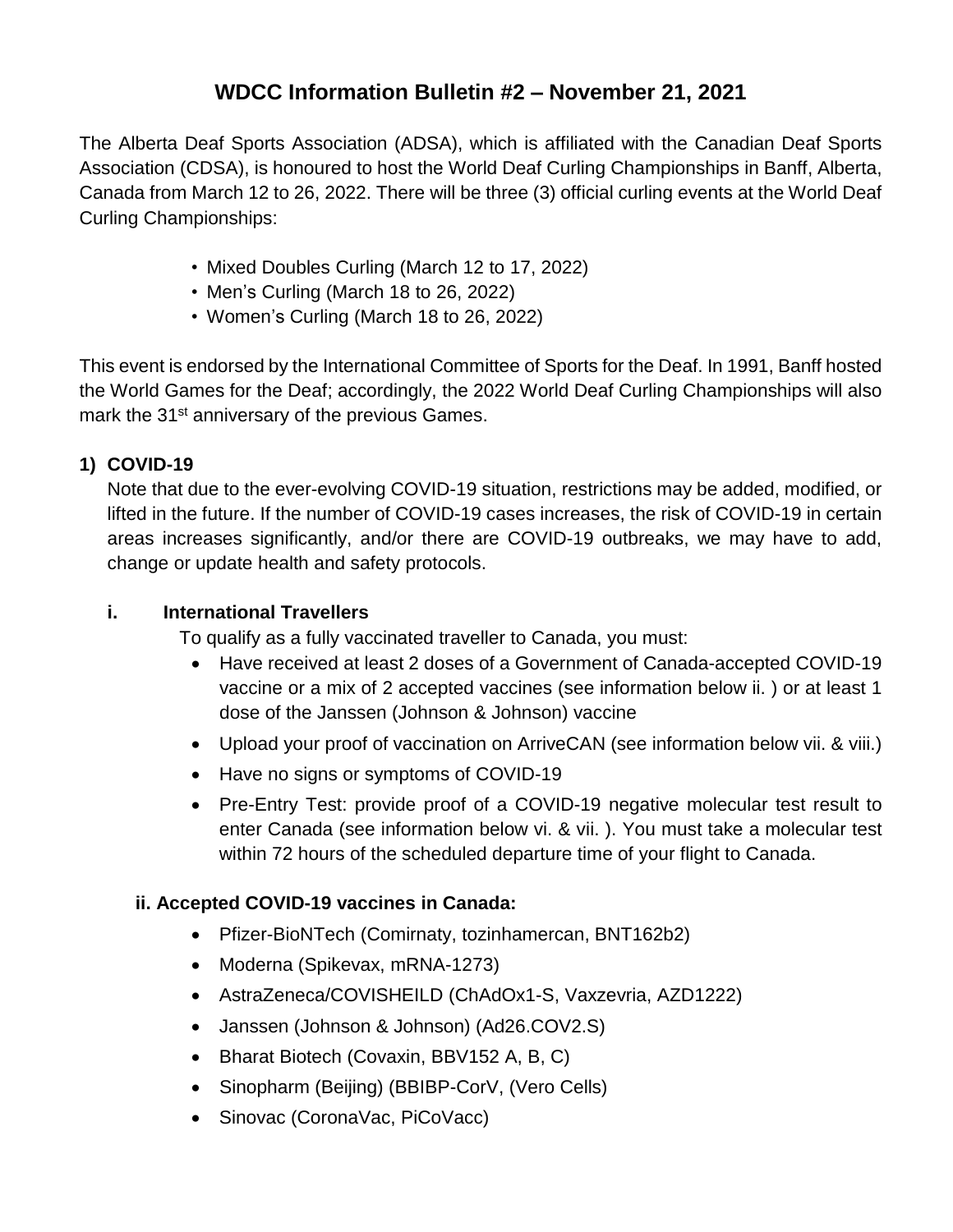#### **iii. Vaccines not currently accepted:**

- Cansino (Convidecia, Ad5-nCoV)
- Gamaleya (Sputnik V, Gam-Covid-Vac)
- Vector Institute (EpiVacCorona)
- Others

*Note: The list of accepted vaccines may expand in the future.*

#### **iv. Use an official proof of vaccination**

The photos or files of your proof of vaccination may include a QR code and must include text with:

- Your name
- The name of the government or organization that administered the vaccine
- The brand of the administered vaccine or any other information that identifies it
- The dates on which the vaccines were administered

If your proof of vaccination is not in English or French, you will need a certified translation in English or French. Your certified translation must include the stamp or membership number of a professional translation association.

### **v. Types of pre-entry tests**

Rapid antigen tests **ARE NOT** accepted.

PCR (polymerase chain reaction), NAT (nucleic acid test) or NAATs (nucleic acid amplification test), and RT-LAMP (reverse transcription loop-mediated isothermal amplification) are acceptable.

### **vi. Providing proof of your result**

When you arrive at the border, you must present an accepted negative molecular test result (paper or electronic proof):

- Traveller name and date of birth
- Name and civic address of the laboratory/clinic/facility that administered the test
- The date on which the test was conducted
- The type of test conducted
- The test result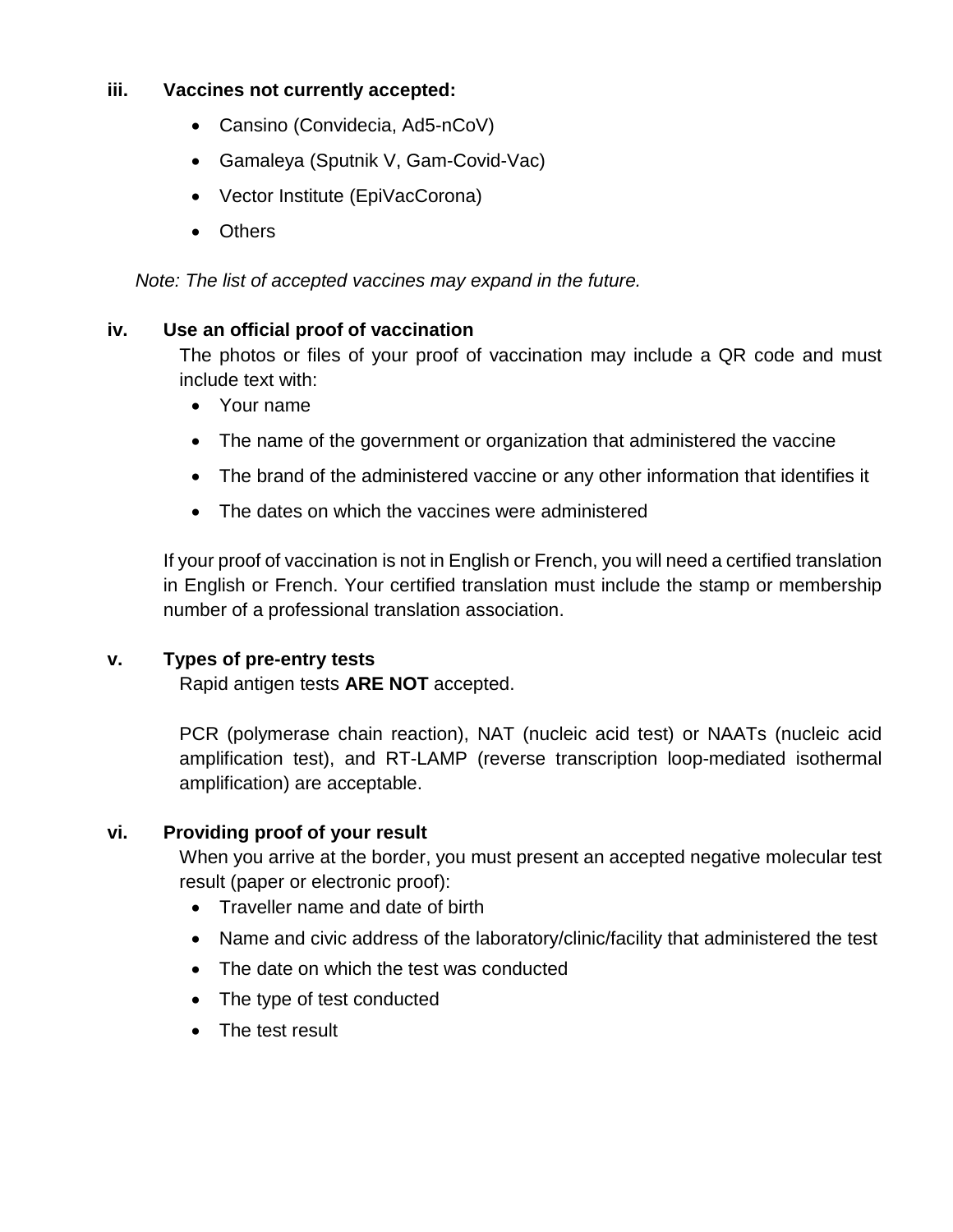#### **vii. Use ArriveCAN to enter Canada**

Use ArriveCAN to provide mandatory travel information before and after your entry into Canada. Download the latest version of ArriveCAN (available for iOS, Android and online at [https://arrivecan.cbsa-asfc.cloud-nuage.canada.ca/welcome\)](https://arrivecan.cbsa-asfc.cloud-nuage.canada.ca/welcome). The mobile app is free and is available in English, French, and Spanish and is displayed in the language of your device.

#### **viii. Who needs to use ArriveCAN?**

All travellers entering Canada by air, land (road and rail) or sea, **MUST** use ArriveCAN. You will need to submit your information within 72 hours before your arrival to Canada. If you don't submit your information through ArriveCAN, you may be denied boarding if arriving by air or denied entry into Canada if arriving by road, rail or sea.

## **2. PROTOCOL FOR THE CURLING EVENT**

### **2.1) Vaccination protocol for the curling event**

- $\triangleright$  Only full vaccinated athletes and coaches may access the field of play. Masks are not required for practice or game play.
- $\triangleright$  Social media personnel, game umpires, ice technicians, timekeepers, support staff/representatives and volunteers must be fully vaccinated to access the event building. All must wear a mask on the field of play.
- $\triangleright$  Host committee volunteers must be fully vaccinated to access the building where the event is held. Volunteers must wear masks at all times (except when eating).
- $\triangleright$  Fans must be fully vaccinated to access the building where the event is held.
- $\triangleright$  Town of Banff staff will conduct vaccine passport checks at the entrance to the curling building.

### **2.2) COVID-19 protocol for the curling event**

- $\triangleright$  All volunteers, umpires, support staff, and social media personnel must wear a mask on the field of play.
- $\triangleright$  Players and coaches must wear a mask indoors at all times except on the field of play, their hotel room or when eating or drinking.
- Attending bars or nightclubs off-site, that is, areas controlled by the event, is prohibited.
- $\triangleright$  Attending restaurants is permitted only in the company of individuals who have been vaccinated.
- $\triangleright$  Strong recommendation not to congregate in hotel rooms outside of your group; accordingly, teams may congregate, umpires may congregate, and so on.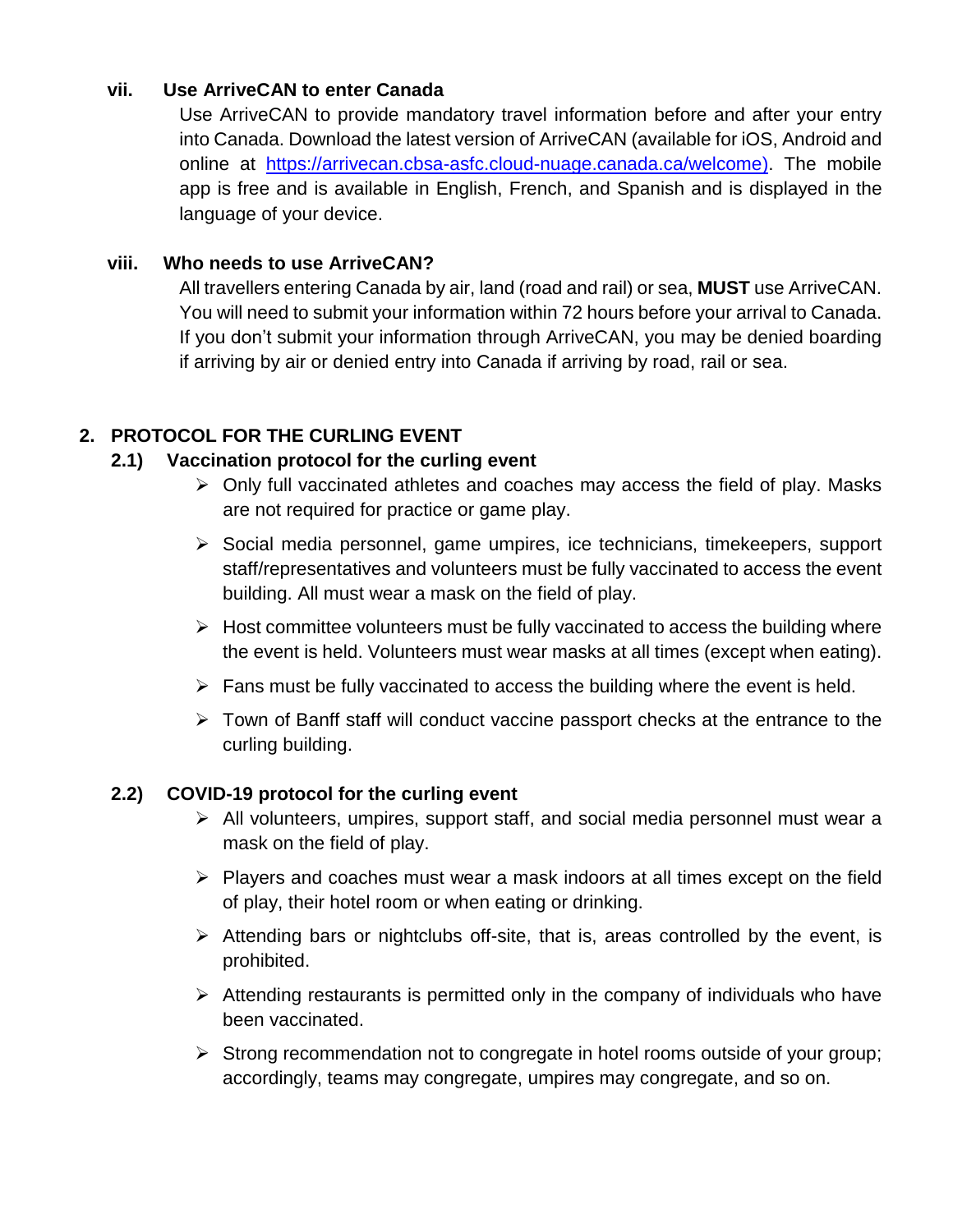## **3) TRANSPORTATION & VISAS**

#### **3.1) Airport**

Calgary International Airport (YYC) is the international airport that serves the Town of Banff and its surroundings. It accommodates direct flights from Asia, Europe, and the United States. Banff is located about 150 kilometres from YYC .

The WDCC committee will provide a shuttle service from YCC to the hotel in Banff. To avail yourself of the shuttle service, please fill in the form found in **Appendix 1**. **The deadline for requesting shuttle service is January 10, 2022**.

#### **3.2) Local transportation**

The WDCC will provide a shuttle service from the official lodging (Caribou Lodge & Spa) to the Fenlands Recreation Centre (Curling Venue) since these locations are distant from each other. The WDCC will consider offering the shuttle service all day long for athletes and officials.

#### **3.3) Visas**

Participants from certain countries need a visa for entry into Canada. Please send your visa request to **[CAN@ciss.org](mailto:CAN@ciss.org)** and be sure to provide the following information:

- $\triangleright$  Name (Last, First)
- $\triangleright$  Specify is you are an Athlete or an Official
- $\triangleright$  Date of Birth
- $\triangleright$  Gender (male or female)
- $\triangleright$  Passport number including the date of issue and date of expiry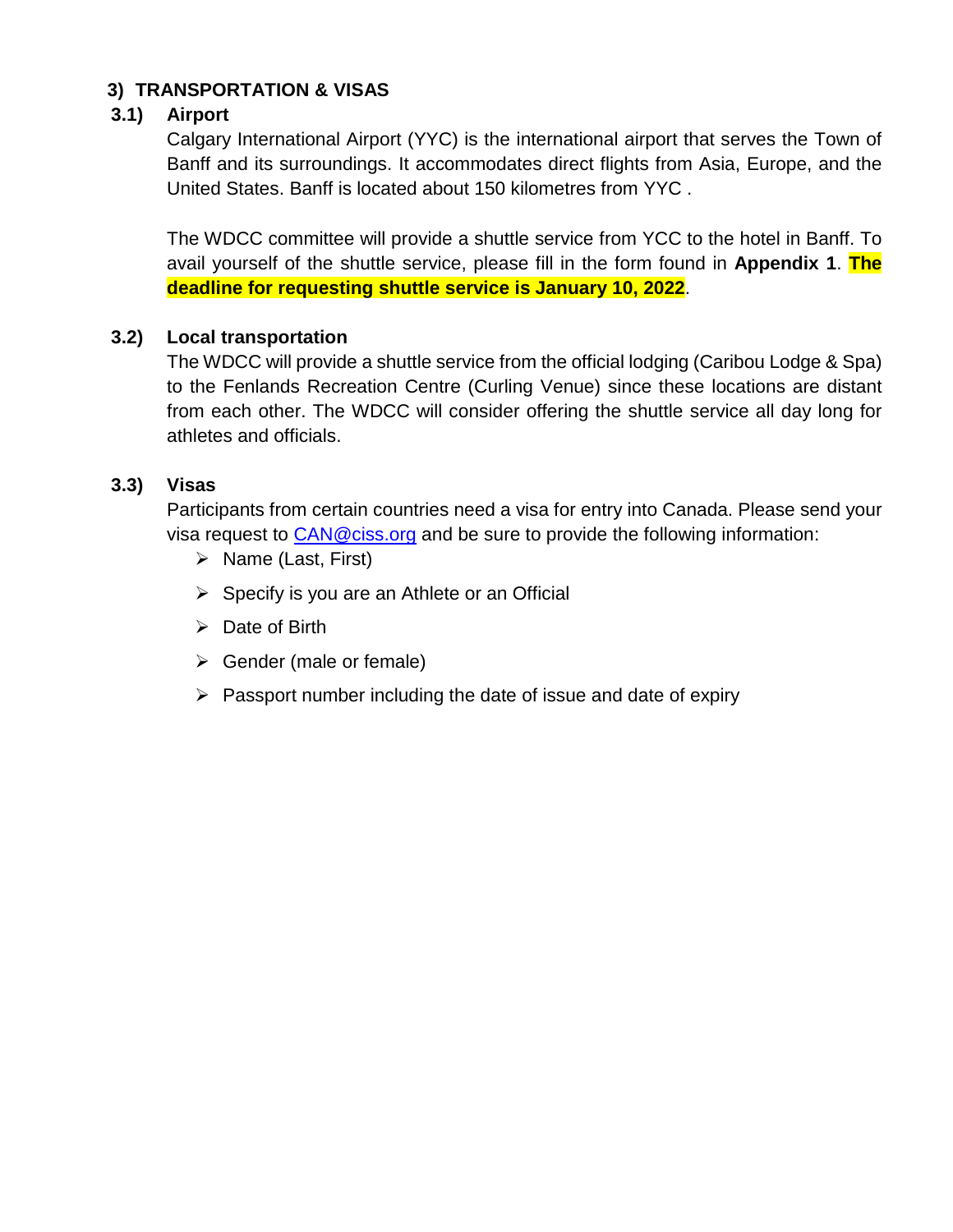## **4) OTHERS**

#### **4.1) 2022 WDCC Schedule –March 10 – 27, 2022**

| <b>March 10-11</b>        | Arrival                                                                                       |
|---------------------------|-----------------------------------------------------------------------------------------------|
| March 11 in the evening   | <b>Technical Meeting for Mixed Doubles</b>                                                    |
| March 12                  | <b>Training for Mixed Doubles</b>                                                             |
| March 13                  | <b>Opening Ceremony</b>                                                                       |
| March 13-17               | <b>Mixed Doubles Curling Competition</b>                                                      |
| March 17 in the afternoon | Championship match on and the Medal Ceremony<br>immediately following the match               |
| March 17 in the evening   | Technical Meeting for Men's and Women's Curling:                                              |
| March 18                  | Training for Men's and Women's Curling:                                                       |
| March 18 in the evening   | <b>Opening Ceremony</b>                                                                       |
| <b>March 19-26</b>        | Men's and Women's Curling Competitions                                                        |
| March 26 in the afternoon | Championship match on and the Medal and Closing<br>Ceremonies immediately following the match |
| March 26 in the evening   | Social event                                                                                  |
| March 27                  | Departure                                                                                     |

### **4.2) Official lodgings**

The Caribou Lodge & Spa is the establishing providing official lodgings for the event. All reservations **MUST be booked by January 10, 2022**.

For more information, please refer to the attached document: Update# 1 from May 26, 2021.

### **4.3) Meals**

A breakfast buffet is included as a part of the accommodations. Please note that the hotel rate does not include lunch and dinner. Each athlete/official must cover his or her own lunch and dinner expenses. There is an onsite concessionaire and caterer called O'Bento who will be pleased to meet your food requests at the venue. In addition, there are many restaurants nearby.

### **4.4) Registration fees**

Men's and Women's Curling: US\$100 per athlete or official Mixed Doubles Curling: US\$75 per athlete or official

## **Contact** Mark Kusiak, WDCC Chairperson [wdcc.chairperson@gmail.com](mailto:wdcc.chairperson@gmail.com)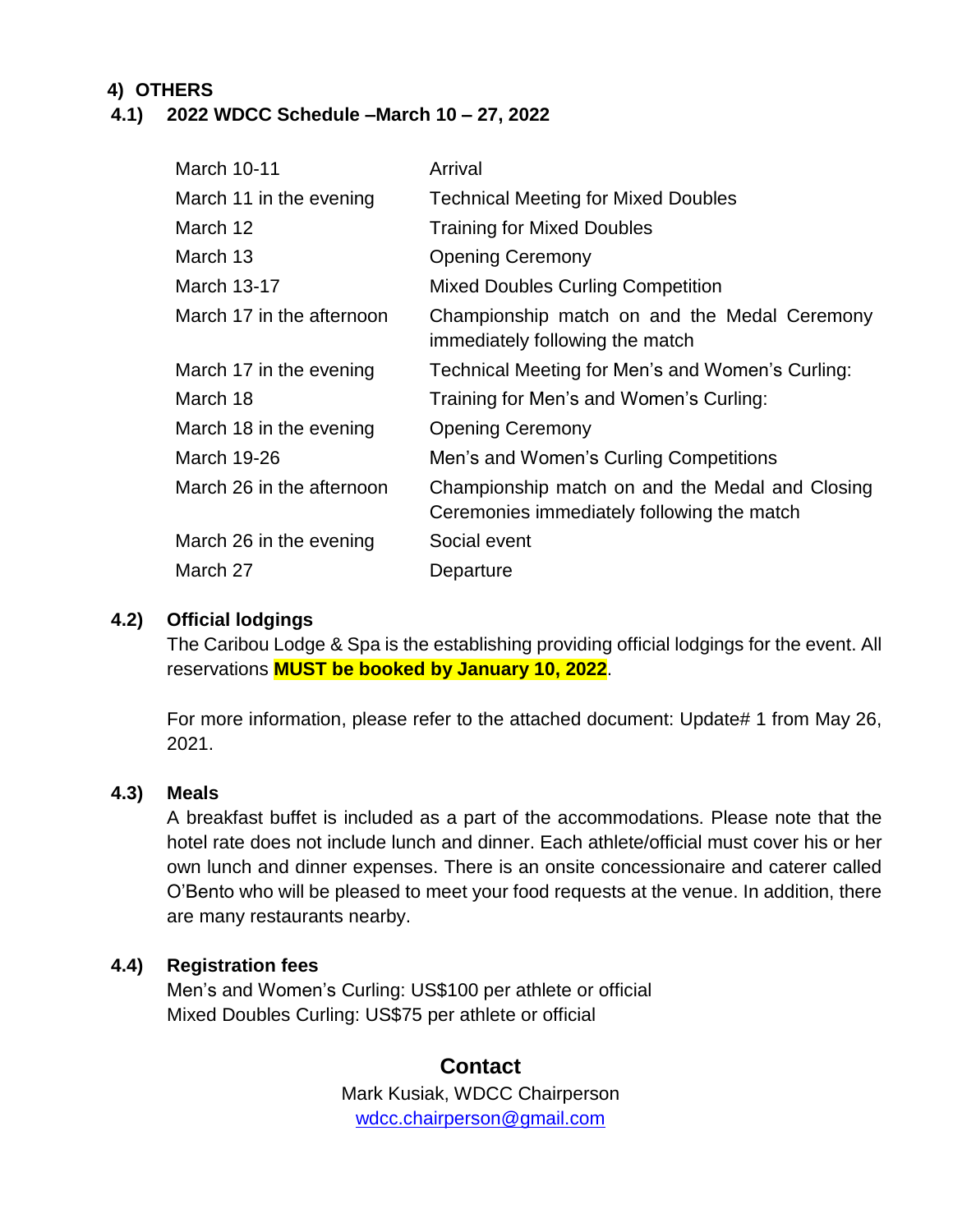# **Appendix 1**

### **TRANSPORTATION FORMS (TWO SECTIONS)**

Note that only team athletes and officials may be provided transportation by the World Deaf Curling Championship (WDCC) from Calgary International Airport (YYC) to Banff and from Banff to Calgary International Airport (YYC) between March 10, 2022 (up to 3 days before the games open) and March 27, 2022 (1 day after the games close). The purpose of this form is to help us better organize transportation for you.

Please fill 'Transportation Forms'

First section:

- 1) Before flights are booked
	- Deadline by Monday January 10<sup>th</sup>, 2022

Second section:

2) After flights are booked Deadline by Friday February 18<sup>th</sup>, 2022

Local transportation between the hotel (Caribou Lodge & Spa) and the curling rink at the Fenlands Banff Recreation Centre in Banff is provided for team athletes and officials from March 12, 2022 to March 26, 2022 only.

Due to the COVID-19 pandemic and safety requirements for everyone, face covering is mandatory for everyone using transportation provided by the WDCC.

For all men's and women's teams at the end of the 2022 WDCC, transportation from Banff to YYC Airport will be provided ONLY on Sunday March 27<sup>th</sup>, 2022.

If you choose to stay past March 27, 2022, transportation from Banff to YYC Airport will be at your own expense.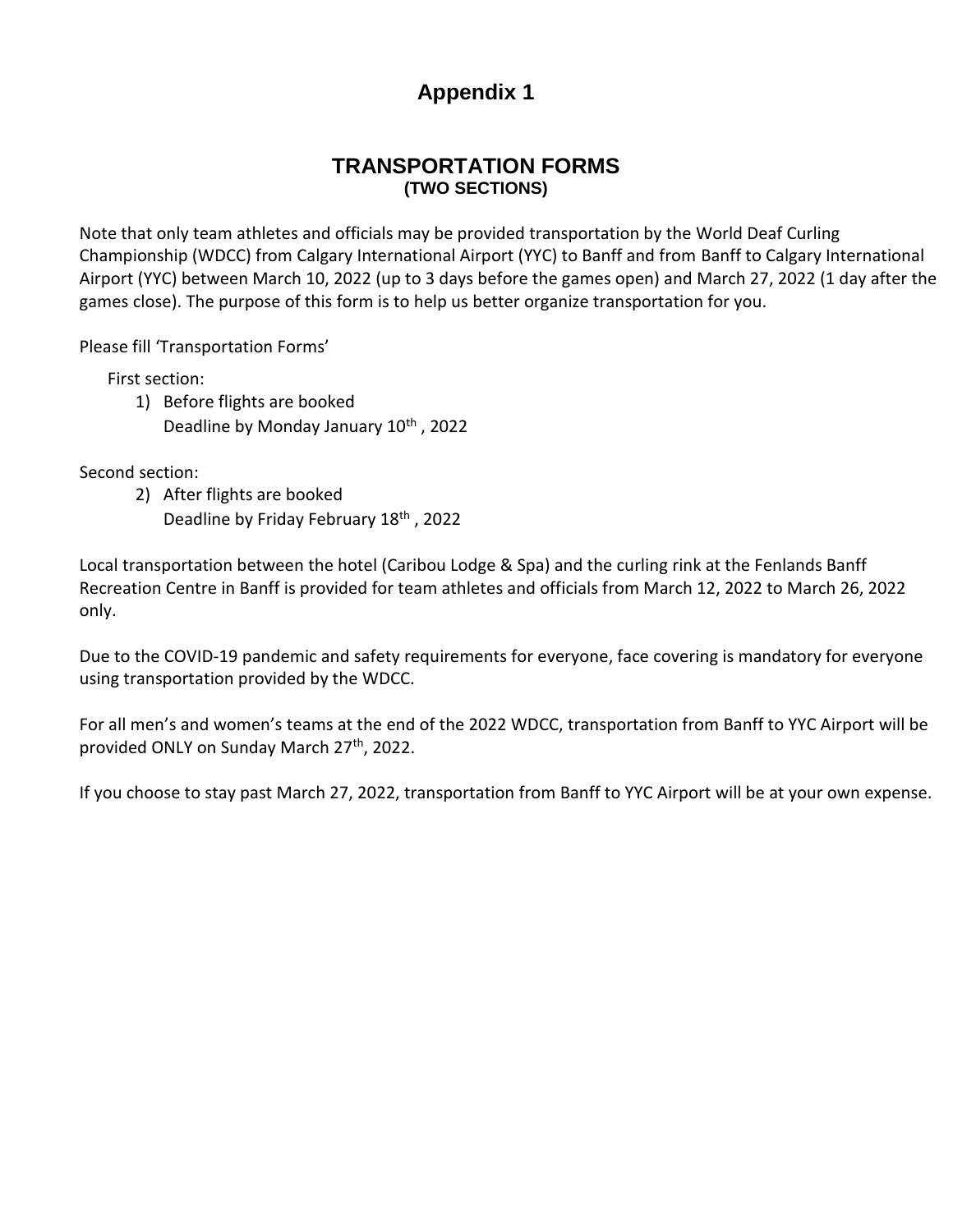#### **FIRST SECTION**

## **1) BEFORE FLIGHTS ARE BOOKED**

| Due before Monday, January 10, 2022.         |  |  |  |
|----------------------------------------------|--|--|--|
| Please send to wdcc.transportation@gmail.com |  |  |  |

| YOUR COUNTRY:                                                                                                                      |
|------------------------------------------------------------------------------------------------------------------------------------|
| <b>YOUR NAME:</b>                                                                                                                  |
| YOUR POSITION WITH THE ORGANIZATION/TEAM:                                                                                          |
| <b>CONTACT INFORMATION (EMAIL):</b>                                                                                                |
|                                                                                                                                    |
| MIXED DOUBLES TEAM (YES/NO):                                                                                                       |
| HOW MANY ATHLETES AND OFFICIALS IN TOTAL:                                                                                          |
| MEN'S TEAM (YES/NO):                                                                                                               |
| HOW MANY ATHLETES AND OFFICIALS IN TOTAL:                                                                                          |
|                                                                                                                                    |
| WOMEN'S TEAM (YES/NO):                                                                                                             |
| HOW MANY ATHLETES AND OFFICIALS IN TOTAL:                                                                                          |
| ARE SOME OR ALL ATHLETES AND OFFICIALS IN THE MIXED DOUBLES TEAM ALSO ON THE<br>MEN'S AND/OR WOMEN'S TEAMS? IF SO, PLEASE SPECIFY. |
|                                                                                                                                    |
|                                                                                                                                    |
|                                                                                                                                    |
| ESTIMATED DATE OF ARRIVAL AT YYC AIRPORT<br>FOR THE MIXED DOUBLES TEAM:                                                            |
| ESTIMATED DATE OF DEPARTURE FROM YYC AIRPORT<br>FOR THE MIXED DOUBLES TEAM:                                                        |
| ESTIMATED DATE OF ARRIVAL AT YYC AIRPORT FOR<br>THE MEN'S TEAM:                                                                    |
| ESTIMATED DATE OF DEPARTURE FROM YYC AIRPORT<br>FOR THE MEN'S TEAM:                                                                |
| ESTMATED DATE OF ARRIVAL AT YYC AIRPORT FOR<br>THE WOMEN'S TEAM:                                                                   |

FOR THE WOMEN'S TEAM: